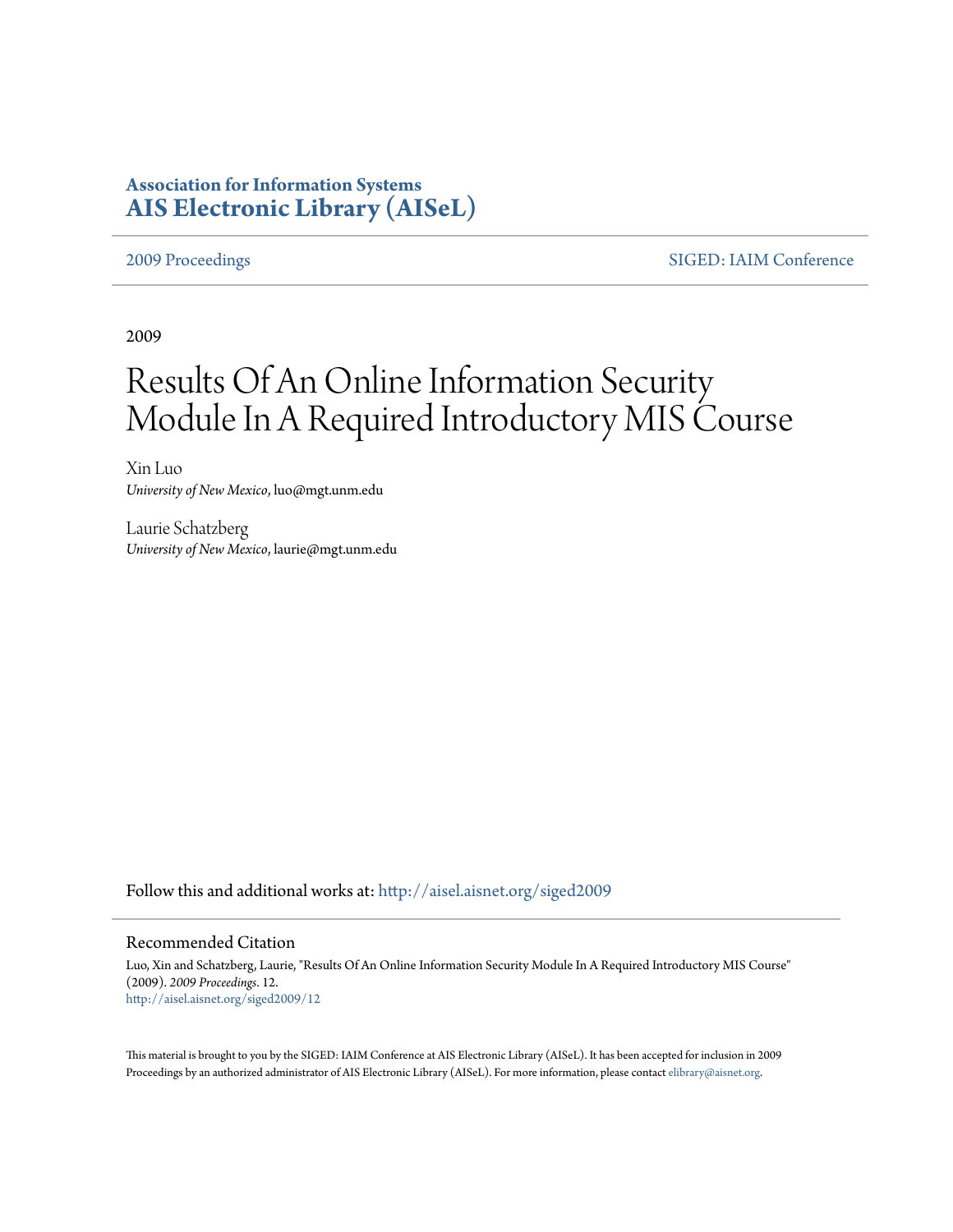# **RESULTS OF AN ONLINE INFORMATION SECURITY MODULE IN A REQUIRED INTRODUCTORY MIS COURSE**

Xin Luo Center for Information Assurance Research and Education Anderson School of Management University of New Mexico Luo@mgt.unm.edu

Laurie Schatzberg Center for Information Assurance Research and Education Anderson School of Management University of New Mexico laurie@mgt.unm.edu

#### **Abstract**

Information systems security is increasingly important to managers and employees from all disciplines, and in this work we go beyond studying MIS majors to study management students in general. In this research, we evaluate a Department of Homeland Security certified online mini-course used within a required undergraduate MIS course. We find that, for all but one of the seven modules, the training significantly improves students' mastery of the material.

**Keywords:** information security, learning impact, certificate, online training, MIS, information assurance

#### **I. INTRODUCTION**

Information security awareness and skills are increasingly important for graduates from a management degree program who are entering the workforce. While management students may not explicitly pursue an MIS career path, as employees and managers they share responsibility for ensuring that computing devices are free of malware, data are protected from unauthorized access or use, policies and training are up to date, and communication and Internet activities consistently reflect best practices. As the information security context continues to evolve, students will benefit from a balance of theory and practice in these topics. Clearly, the principles apply equally to one's personal and community involvement as they do to one's professional life.

Where, then, can and should business students develop their knowledge of information assurance concepts and practices? Such knowledge and skills can be taught within the context of an academic program, they can be learned by experience and personal reading, and they can be learned through on the job training once entering the workforce.

The current work examines the learning impact of teaching and illustrating the concepts within the context of an academic course. For this purpose, the authors used an ACT-Online (ACT-Online, 2009) cyber-security certificate mini-course for information security material. ACT-Online was developed by University of Memphis Center for Information Assurance in partnership with Vanderbilt University and Cobham Analytic Solutions. Individuals who successfully complete all modules of their mini-courses automatically earn FEMA certification for the content areas.

As part of the Center for Information Assurance Research and Education (CIARE) at the University of New Mexico, the current research is an initial step in evaluating the effectiveness of this cyber-security training. We chose the ACT-Online system because it was developed by academicians originally for classroom use, is easily accessible, and the associated certificate offers an additional incentive and credential for students entering the workforce.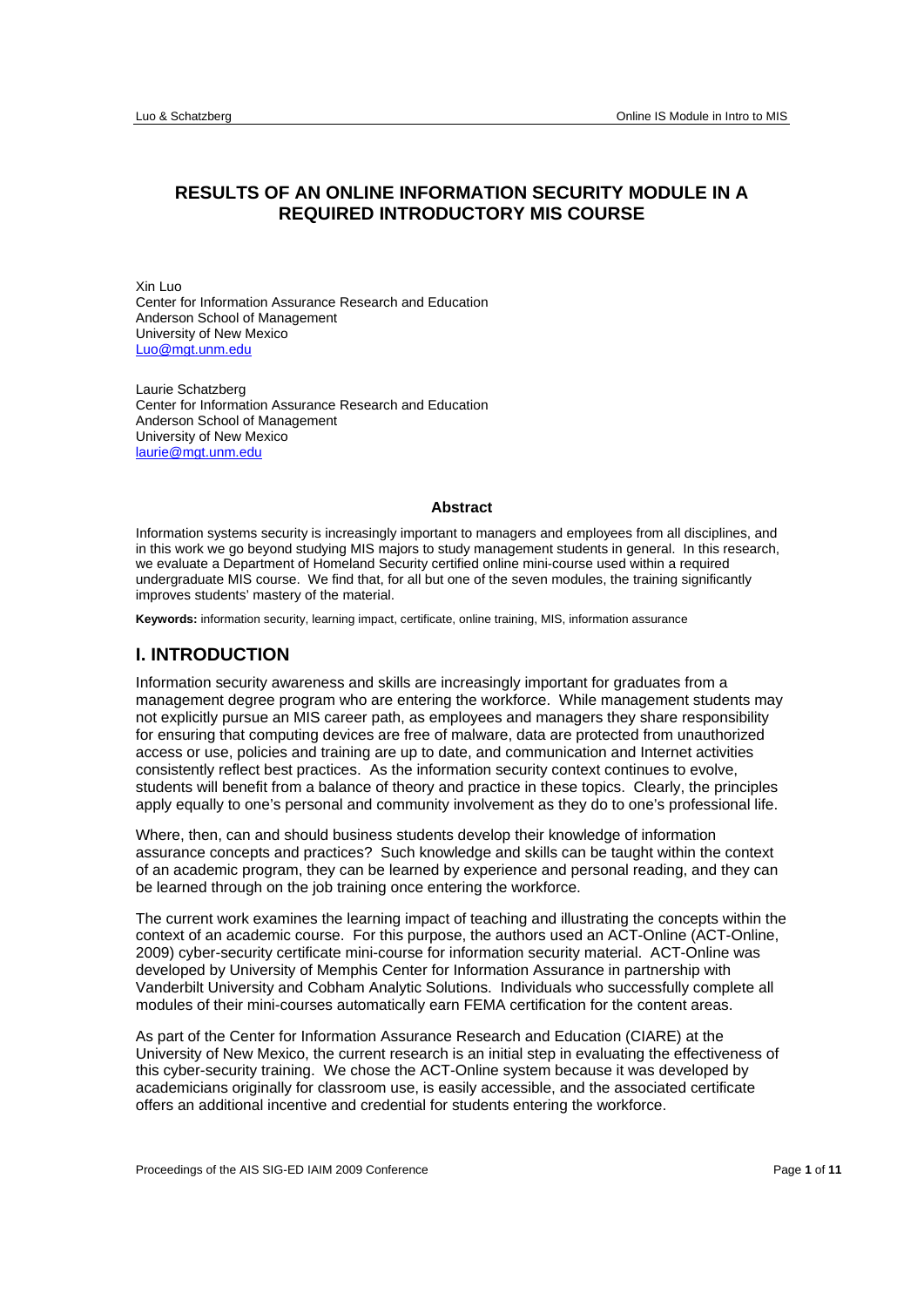In the following sections, we describe the CIARE research program and the introductory course within which the current work fits; we then present and discuss the results of the pre- and posttest using one ACT-Online mini-course, and outline future research.

# **II. BACKGROUND**

For a number of years, there has been a growing emphasis placed on information security topics in MIS concentrations, including an entire issue of JISE which focused specifically on information security management education. In that issue, the editors [Surendran, et al., 2002] and authors focus on important graduate, undergraduate and curricular issues involved in bringing information security content to MIS students.

Cao, et al. [2002] show the benefits of a message encryption project for MIS students with little programming background. Grimaila & Kim [2002] report on a successful initial offering of a combined lab and lecture MIS course that covered 14 major information security topics.

Hazari, [2002] redesigned a traditional information systems course into a course for MBA-MIS students that focuses on issues within networked organizations. Cockcroft [2002] developed a graduate internet security course primarily for students in an e-commerce graduate program. Logan [2002] reports on an information security emphasis within an undergraduate MIS program that is part of an NSA Center of Academic Excellence in Information Assurance.

Hsu & Blackhouse [2002] found that a combination of lecture and colloquia format provided a solid balance of theory and practice for an elective graduate course, while Stevens and Jamison [2002] describe the content and methods used for an advanced elective IS security course for graduate students. Armstrong & Jayaratna [2002] describe a new graduate program in internet security management.

Focusing on the necessary intersection of academic preparation and industry practice, Kim & Surendran [2002] describe a collaborative effort by industry and academic partners who developed a comprehensive content area matrix for an information systems security curriculum using job analyses, interviews and academic review; while Kim & Choi [2002] use a Delphi technique to elicit professional knowledge requirements and then derive educational knowledge requirements for information security managers and for information security systems developers. More recently, Trimmer, et al. [2007] outline key information assurance topics in an undergraduate analysis and design course.

The prior research focuses on MIS majors with little attention paid to those pursuing other management studies. While MIS majors will undoubtedly shoulder major responsibilities for formulating information assurance policies, guidelines and training materials in the workplace, and will help implement technology-based security measures, students who are not MIS majors cannot be ignorant of the major concepts either. In their professional roles, they will be called upon to contribute to their organizations' information assurance frameworks and will need to mentor those they supervise. In everyday life, these individuals face the same challenges and threats as MIS majors.

Thus, we sought to investigate the usefulness of embedding information assurance training within the context of a required undergraduate MIS course. The intent is to begin to understand the extent to which such training impacts students' understanding and recognition of the importance of information assurance concepts.

#### **Center for Information Assurance Research & Education**

The Center for Information Assurance Research and Education (CIARE) at the University of New Mexico earned CAEIAE designation by the Department of Homeland Security in 2007 [CAE, 2007]. CIARE's mission is to advance the regional application, management, and knowledge of information assurance and information security through educational programs, business practice development, and scholarly research; and to assist with the emerging Information Assurance and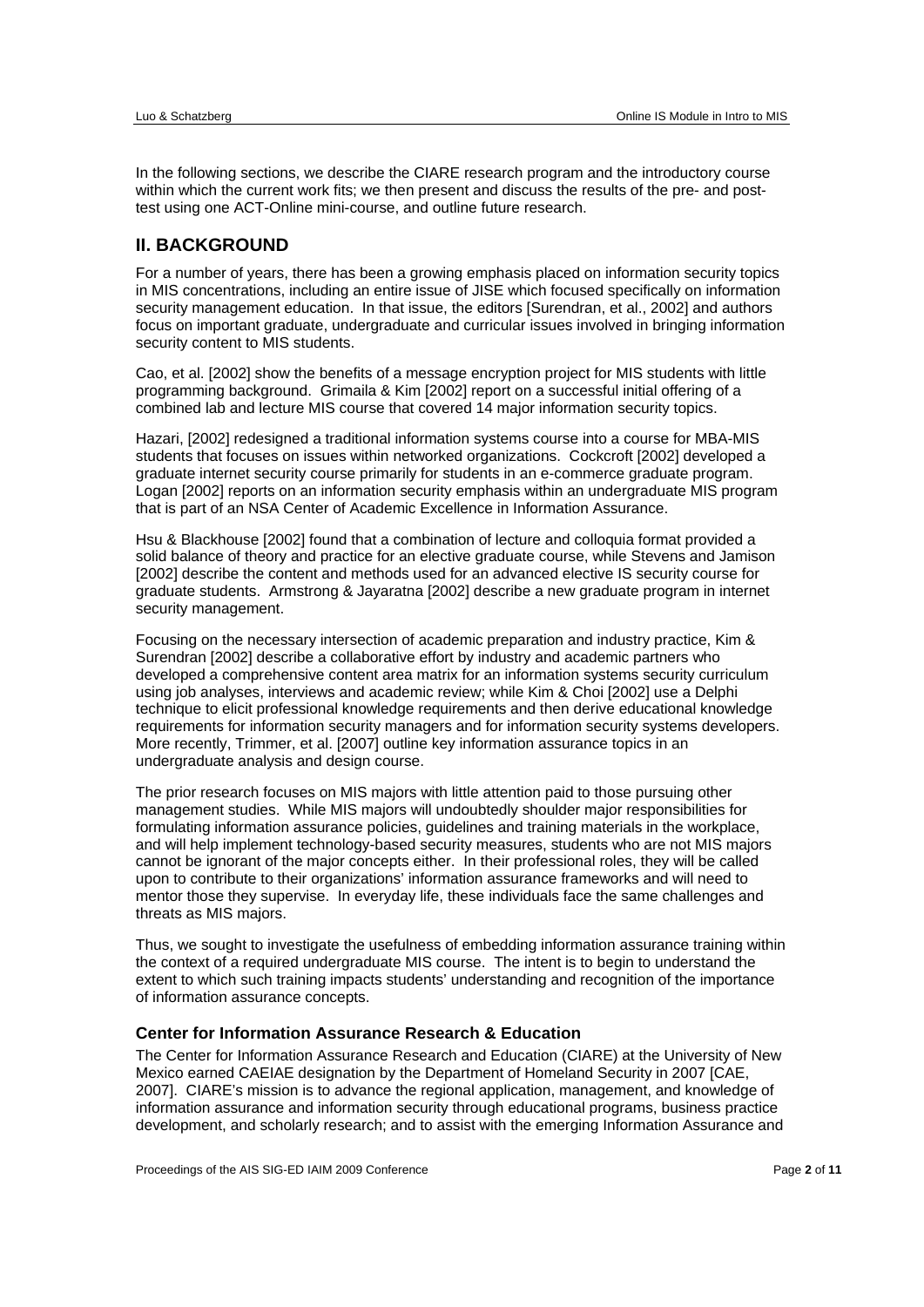Information Security needs of local and regional constituents and the university community [IA, 2009].

CIARE is one of only 4 centers based in a management school. UNM Anderson faculty members developed a unique AACSB-accredited program that combines management of information security with fraud and forensic accounting. The program delivers an interdisciplinary focus on the human behavioral issues in protecting information. CIARE engages students and faculty in federal-level work with the FBI and its Regional Computer Forensics Lab (also housed at UNM) and provides access to DOE internships through the College Cyber Defenders program at Sandia National Lab. Locally, students participate in the Metro Law Enforcement Internship program with a focus on white collar crime units.

Through its education and training mission, CIARE primarily focuses on students who have chosen information assurance and/or MIS as their educational and career goals. However, a unique component of CIARE is to reach all of management, not only those who have selfselected to learn about the fields of MIS or IA. This broader perspective stems from research that people, rather than technology, are usually the weakest link in an organization's information infrastructure, and that security breaches often result from ignorance rather than malice [Loch et al., 1992; Sasse et al., 2001]. Faculty members associated with CIARE thus raise awareness, strengthen academic content, and provide skills-development opportunities. To bring this work to bear on all UNM Anderson students, content was added to the introductory MIS course, which is required of all management students.

#### **Introduction to MIS Course at UNM Anderson School of Management**

As described in Schatzberg [2005], the UNM capstone MIS course is taught to senior-level undergraduates with a focus on analyzing several IS-oriented business cases. The foundations of MIS are covered within this rich context of current, relevant case studies. Students are required to analyze both MIS and other management issues in each case, and to consider the interactions among them.

Because this course is required of all management students, backgrounds are quite varied and interest in MIS is widely varying, as well. However, information assurance is relevant for them all, when focused on individual risks and protections, as well as individual employees' emerging challenges and responsibilities. By combining our usual text and case coverage with intensive self-paced online material, we sought to maximize their exposure and retention of the key concepts. A sample syllabus is available here http://bit.ly/IAappendices.

In AY 2009, the faculty allocated several class sessions and independent work to the topics of information assurance. In addition to the text material, students undertook the ACT-Online minicourse in Information Security for Everyone [ACT-Online, 2009]. This online, self-paced minicourse covers topics such as malware, anti-malware programs and procedures, encryption, basic network security, and best practices in Internet usage, privacy protections, communication and file sharing.

University of Memphis Center for Information Assurance expanded its classroom program into one that's fully web-based, in collaboration with Vanderbilt University and Cobham Analytic Solutions. The resulting material is certified by US Department of Homeland Security (DHS) and Federal Emergency Management Agency (FEMA). Thus, students who successfully complete any of the courses earn a nationally recognized certificate and can also apply for Continuing Education Units (CEU). While it's arguable that individual faculty members could develop equivalent local content, the prestige and portability associated with earning a recognized certification seemed to help motivate students to engage the material fully.

One complication of using the ACT-Online material is that, at the time, only US citizens were permitted to access the site. Thus, we needed to identify an alternative training opportunity for international students. For this alternative, we chose a course from the Information Assurance Support Environment [IASE, 2009] called Federal Information Security Awareness, which is open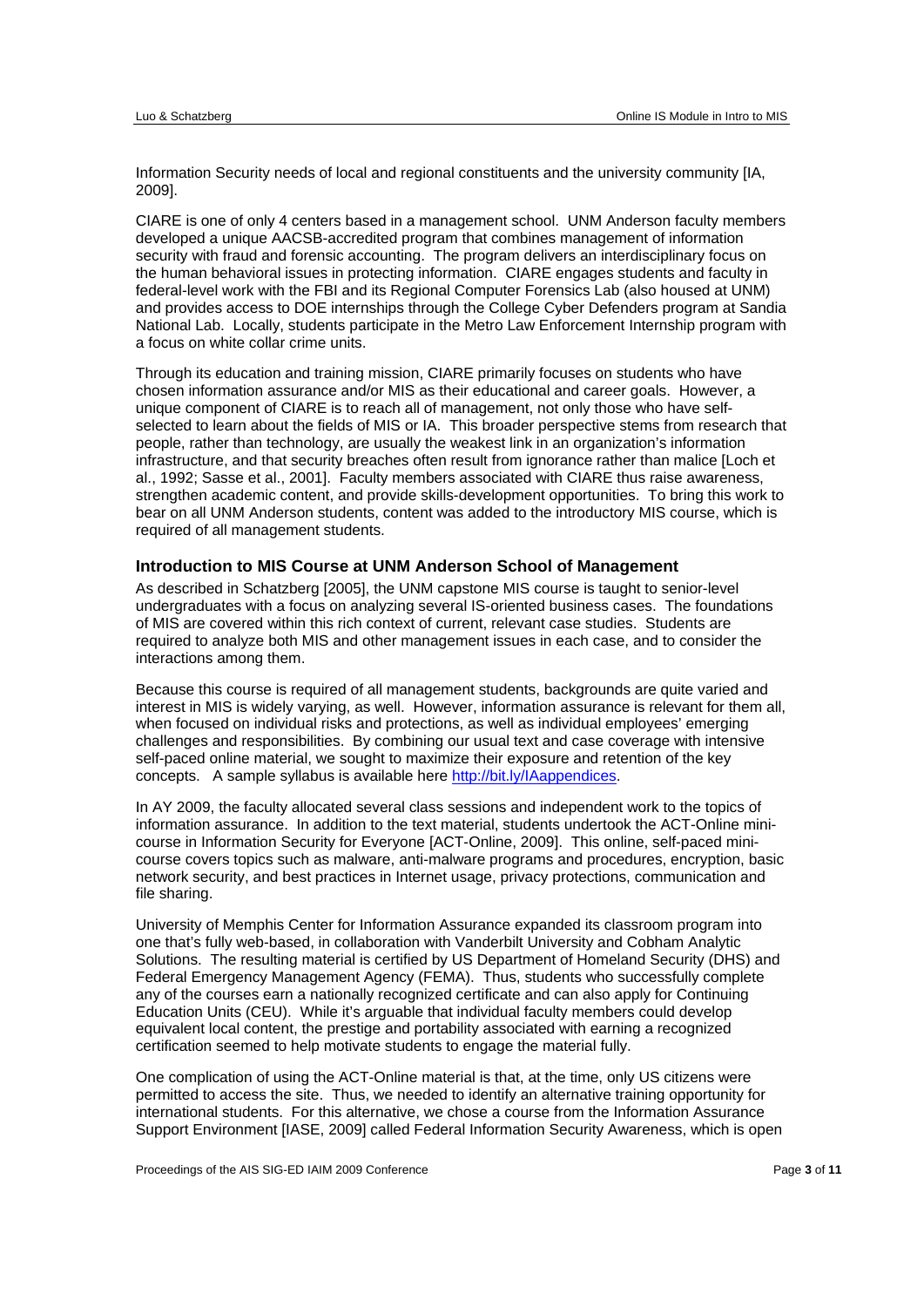to everyone and also allows successful students to print a certificate of completion. In preparing this manuscript, we noted that course interface has undergone a major upgrade which makes the course even more inviting to students.

While we considered using the IASE training for all students, we decided that the ACT-Online benefits of providing us with pre- and post-test data, as well as individual performance data on each of the modules outweighed the potential awkwardness managing two certification processes.

To provide real-world context for the material, students also studied the TJX case [Haggerty & Chandrasekhar, 2008], which traces the security issues at the TJX, through the eyes of an information security officer on his first day on the job. While this work does not evaluate mastery of the case material as a function of the ACT-Online case, anecdotally it seemed to the instructors that students were applying concepts from the ACT-Online training in their TJX case analyses

# **III. METHODOLOGY**

In Fall 2008, one faculty member tested the ACT-Online process in two sections of the MIS core course. In Spring 2009, ACT-Online was used in three sections. This research reports on combined results from three of the five total classes (two from Fall and one from Spring) because Department of Homeland Security permanently discontinued all instructor access to individual training results before we had downloaded all the UNM data for the spring.

About six weeks before the end of each term, students were assigned text reading on Information Security topics in their text [O'Brien & Marakas, 2008] and faculty explained the additional selfpaced online work that would be required. Students were advised to bring laptops to class (UNM Anderson has a free loaner laptop for students who need) because class time would be allocated for the pre- and post-testing. Depending on students' incoming skills and knowledge, they would require several additional hours of homework to successfully complete the mini-course. Instructors also explained that while all students would receive comparable training, and that all successful students would earn a certificate of completion worthy of mention on their resumes in during interviews, US citizens would use the ACT-Online system while all others would use the IASE system.

In class, all students were given written instructions with screen shots to help them register for the proper training, and a sample of the instructions is http://bit.ly/IAappendices. The instructor was available during the entire class period for students who needed. Since no individual IASE performance data are provided for instructors, the remainder of this work focuses on the data generated by our students using the ACT-Online system.

Students were instructed to complete the pre-test of their knowledge in all seven modules. Table 1 shows the topics covered in each module. If a student's score was high enough in any module, he would receive a passing score and require no additional training or testing on that module. However, since the vast majority of students were neither MIS nor IA students, instructors set the expectation that most students should expect to require the ACT-Online training in order to pass the modules during subsequent post-tests.

In addition to the pre-test, students had five post-test opportunities. If, after five attempts the student did not pass all seven modules, the student could choose (1) to forego the certificate and earn partial credit in the course, or (2) to reset his training record and begin the training again. However, if the student chose to begin the training again, all prior training records were deleted and he had to complete the pre-test again.

Since some students would be required to complete significant amounts of training and additional reading, two class periods were allocated. During this class time, the instructor could also help explain concepts that individual students found difficult.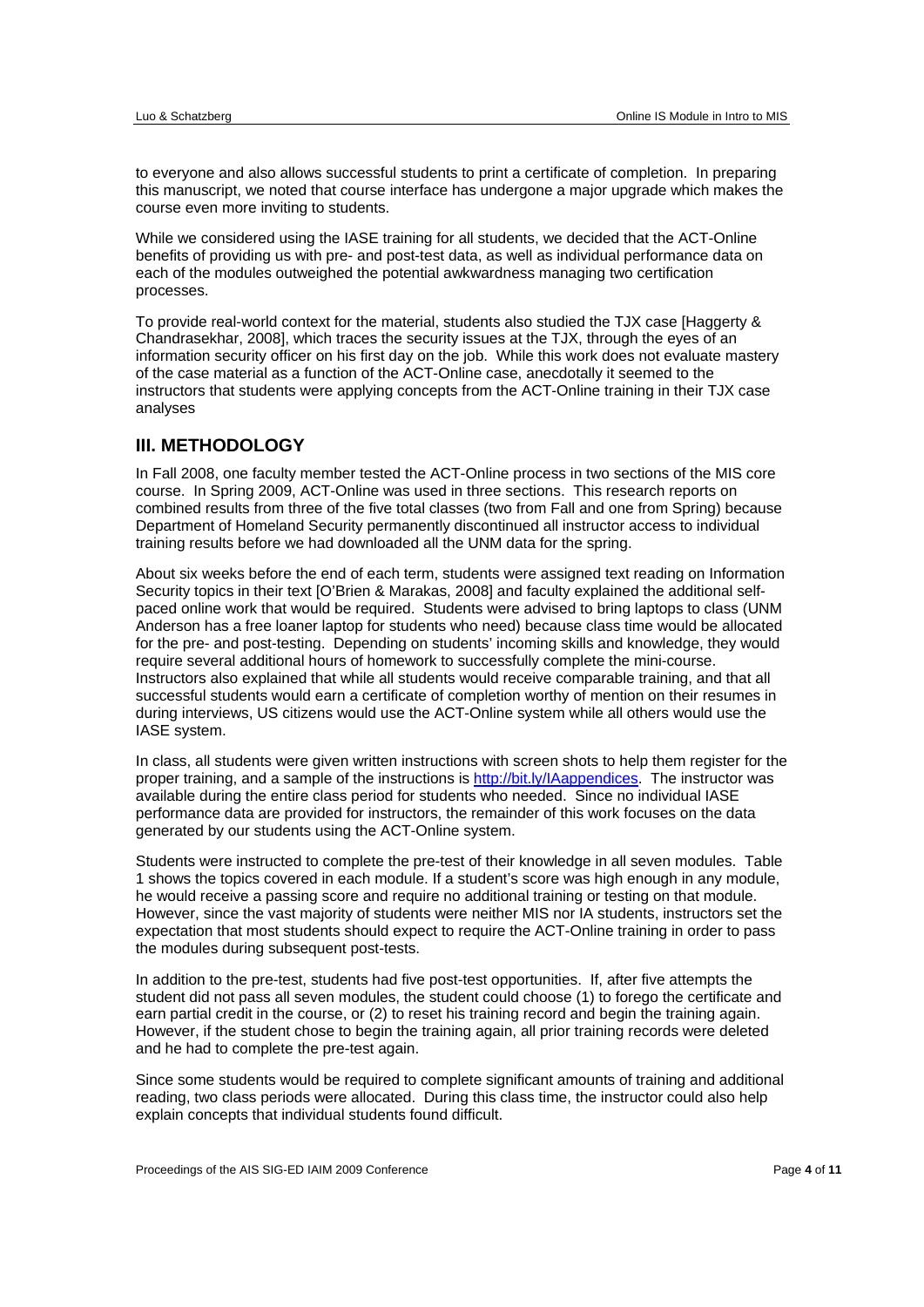We were most interested in analyzing student success with the training, and defined success as students' ability to pass all seven modules. For students with IA backgrounds, the pre-test would reveal their mastery of material studied previously. For students without, we were interested in knowing how well the training enabled them to succeed on material they had initially struggled with. Secondarily, we were interested to know which topics incoming students knew the most and least about, so that we could focus our future attention on the least understood concepts and principles.

Table 1: Major Topics in ACT-Online Mini-course

| Module          | <b>Content Summary</b>                            |
|-----------------|---------------------------------------------------|
| <b>Module 1</b> | Anti-virus, personal firewalls, OS                |
| Module 2        | Malware & P2P; facts & risk-minimizing strategies |
| <b>Module 3</b> | Encryption & physical security for computers      |
| <b>Module 4</b> | Networking setup, standards, PW and keys          |
| Module 5        | Encrypting communications, best practices         |
| Module 6        | Privacy, cookies, social engineering attacks      |
| Module 7        | Safe browsing, penalties for misuse               |

# **IV. SAMPLE, RESULTS AND DISCUSSION**

From the three classes with data available, we began with a sample of 78 records, and the overall performance is shown in Table 2 below. Seven students passed the pre-test and were certified without further training or the post-test. We believe that students in this group learned the material through prior academic study, on the job or through self study. Thirty-nine, or 50% of the participants, passed the training with one post-test, and over 20% passed on their second attempt, all of which suggests to us that the training materials prepare the students reasonably well to succeed on the post-test examination.

Five students required three or more iterations through the material, and ten ended the testing process after passing some, but not all, modules. Of the 78 student records, 13 were removed before further analysis because of duplicate IDs assigned to a given student. Thus, our working sample was 65 unique students and records.

Due to constraints in the data, we did not have demographic data available for analysis. Thus, we were unable to compare IA majors with others, MIS and non-MIS majors, gender or other useful comparisons.

| <b>Category</b>                     | Qty | %       |
|-------------------------------------|-----|---------|
| <b>Total Students</b>               | 78  | 100.00% |
| Students passing with pre-test      | 7   | 8.97%   |
| Students passing with 1 post-test   | 39  | 50.00%  |
| Students passing with 2 post-test   | 17  | 21.79%  |
| Students passing with 3 post-test   | 2   | 2.56%   |
| Students passing after> 3 post-test | 3   | 3.85%   |
| Students ending without passing     | 10  | 12.82%  |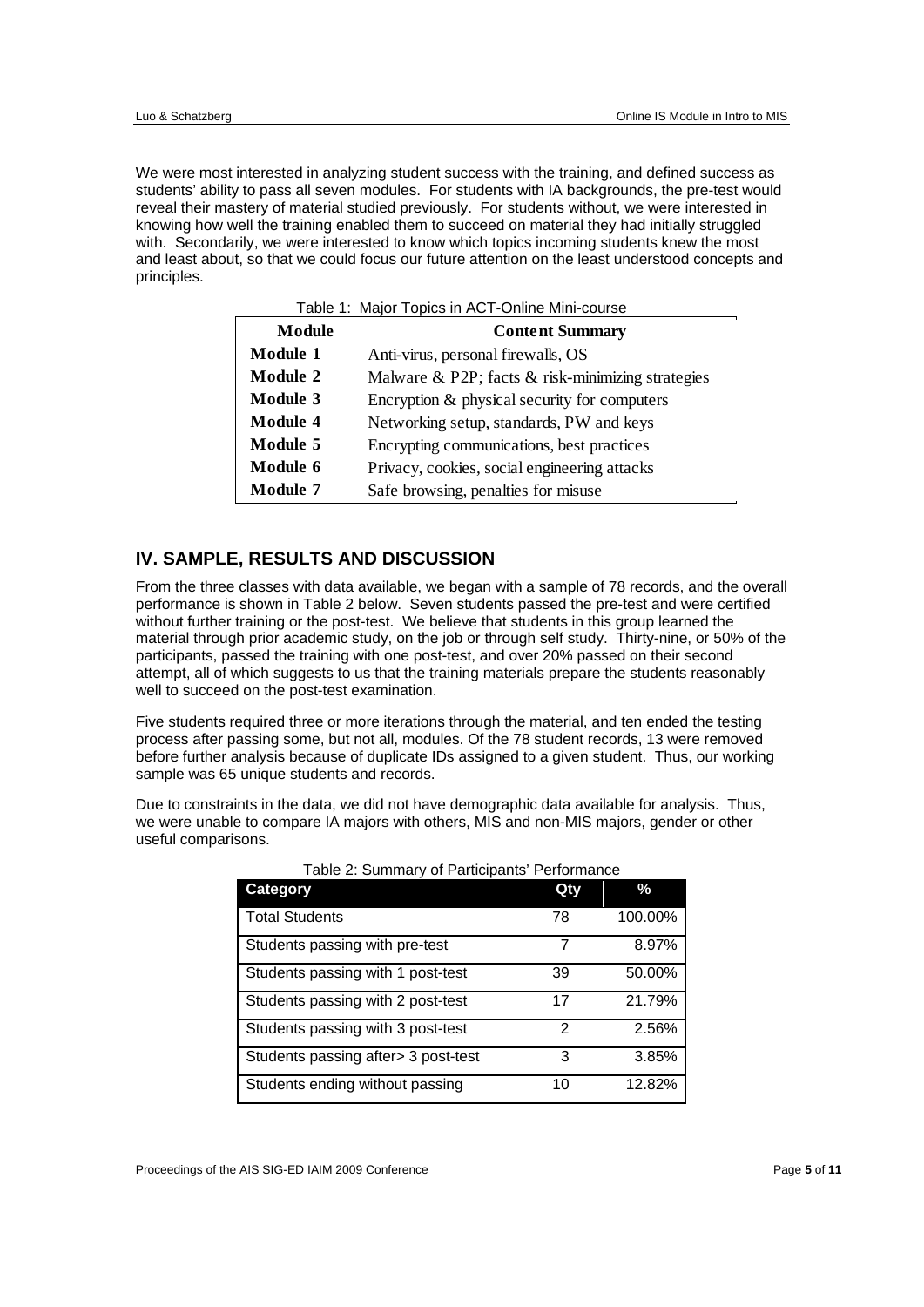#### **Aggregate Results**

We then performed a series of paired-samples t-test to gauge the differences between pre-test and post-test knowledge. We first looked at the aggregate results of all seven modules. As shown in Tables 3.1 and 3.2, t-value is 10.757 and p-value is 0, both of which demonstrate statistically significant differences existing in the pre-test and post-test sessions. This implies that, from a general perspective, students' training results improved considerably after the students completed the training

|                      | <b>Paired Differences</b> |           |               |                                                        |                 |    |          |
|----------------------|---------------------------|-----------|---------------|--------------------------------------------------------|-----------------|----|----------|
|                      |                           | Std.      | Std.<br>Error | 95% Confidence<br>Interval of the<br><b>Difference</b> |                 |    | Sig. (2- |
|                      | Mean                      | Deviation | Mean          | Lower                                                  | Upper           | df | tailed)  |
| Post_Test - Pre_Test | 269.594                   | 200.4984  | 25.0623       | 219.5107                                               | 319.6768 10.757 | 63 | .000     |

#### Table 3.1: Aggregate Differences using Paired Samples Test

Table 3.2: Aggregate Paired Samples Statistics

| . 2.2.2.1.7.9.9.2.3.0 |        |    |                |                    |  |  |  |
|-----------------------|--------|----|----------------|--------------------|--|--|--|
|                       | Mean   | N  | Std. Deviation | Std. Error<br>Mean |  |  |  |
| Post Test<br>Pre Test | 518.86 | 64 | 106.1646       | 13.27057           |  |  |  |
|                       | 249.27 | 64 | 172.0164       | 21.50204           |  |  |  |

Figure 1 illustrates the change in students' performance more. For each student, the lower (blue) point is their pre-test total score, summed across all seven modules. The corresponding higher point indicates their post-test score. The magnitude of the difference between these points illustrates the relative knowledge gain for each student. It is notable that quite a few students had very little incoming knowledge on the information assurance topics and yet most of them learned enough in the training to score above 600 points (passing) on the post-test.



Figure 1: Seven-Module Sum Change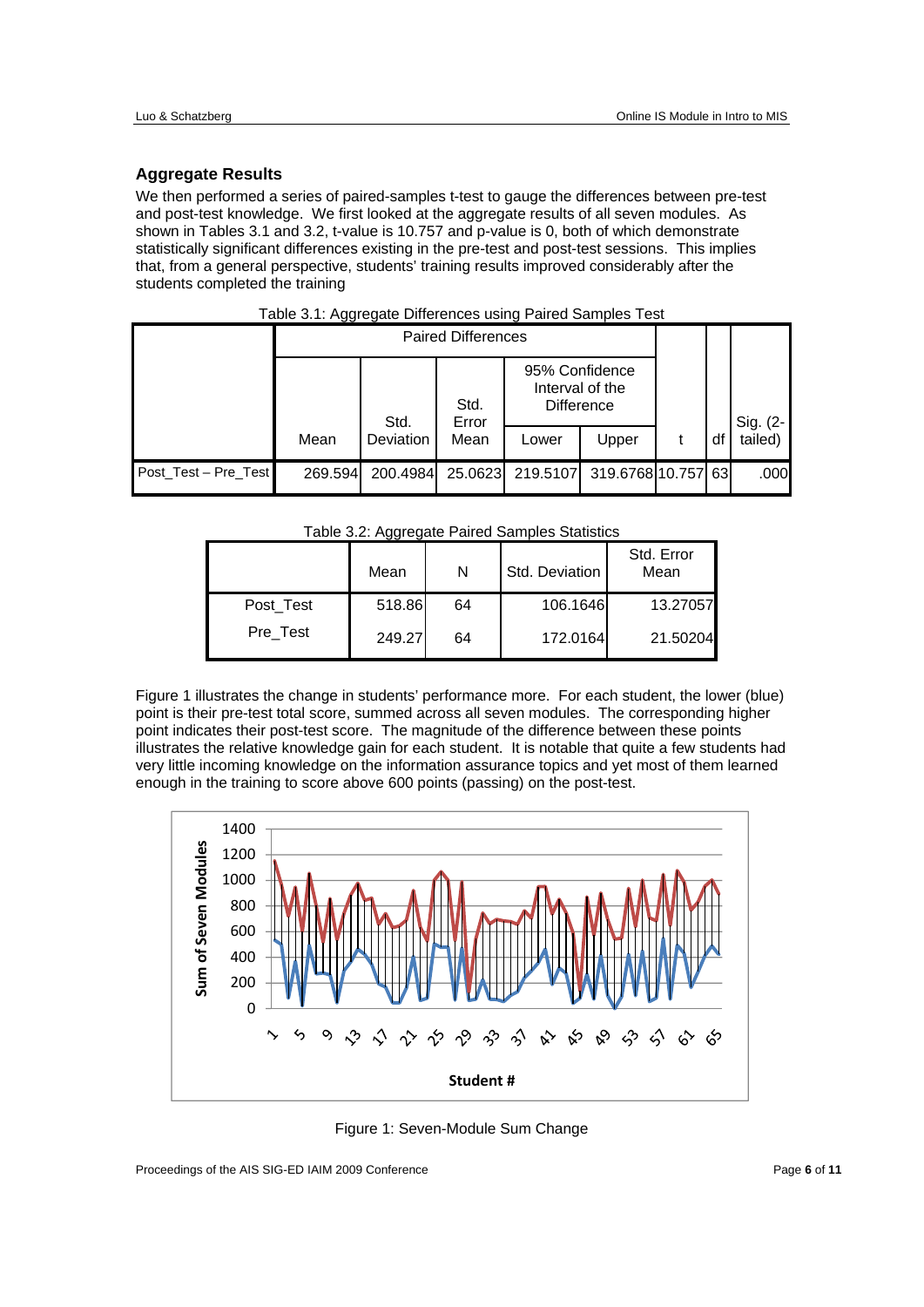#### **Module-level Results**

We then disaggregated the results to study the differences in each module using a paired samples t-test. Since the content areas vary widely from behavioral to technical, we wanted to analyze the results for each module. The module results are summarized in Figure 2.0, which reports the t-tests results for each module. Modules 1-6 reflect significant differences in pre- and post-test results, while Module 7 does not. Table 4 provides the corresponding paired sample ttest results



| Table +. Talled Samples Test |                           |                 |               |                                                        |         |        |    |          |
|------------------------------|---------------------------|-----------------|---------------|--------------------------------------------------------|---------|--------|----|----------|
|                              | <b>Paired Differences</b> |                 |               |                                                        |         |        |    |          |
|                              |                           | Std.            | Std.<br>Error | 95% Confidence<br>Interval of the<br><b>Difference</b> |         |        |    | Sig. (2- |
|                              | Mean                      | Dev.            | Mean          | Lower                                                  | Upper   | t      | df | tailed)  |
| Module 1 (Post - Pre)        |                           | 36.8154 32.5653 | 4.0392        | 28.7461                                                | 44.8847 | 9.114  | 64 | .000     |
| Module 2 (Post – Pre)        |                           | 45.5077 38.2259 | 4.7413        | 36.0358                                                | 54.9796 | 9.598  | 64 | .000     |
| Module 3 (Post - Pre)        |                           | 46.9231 37.6330 | 4.6677        | 37.5983                                                | 56.2478 | 10.053 | 64 | .000     |
| Module 4 (Post – Pre)        |                           | 40.9231 37.6133 | 4.6654        | 31.6030                                                | 50.2432 | 8.772  | 64 | .000     |
| Module 5 (Post - Pre)        |                           | 40.6154 40.1512 | 4.9801        | 30.6664                                                | 50.5644 | 8.155  | 64 | .000     |
| Module 6 (Post – Pre)        |                           | 47.0154 39.1438 | 4.8552        | 37.3160                                                | 56.7147 | 9.684  | 64 | .000     |
| Module 7 (Post – Pre)        |                           | 8.4154 42.0193  | 5.2119        | $-1.9965$                                              | 18.8273 | 1.615  | 64 | .111     |

# Figure 2: T-test Results for Module-by-module Comparison

# Table 4: Paired Samples Test

According to the measured significance of the t-scores in Table 4, we can conclude that Modules 1 through 6 did significantly improve students' recognition of the information security topics covered in those modules. Module 3, which focuses on encryption and physical security, shows the greatest development of knowledge and recognition. This finding was interesting because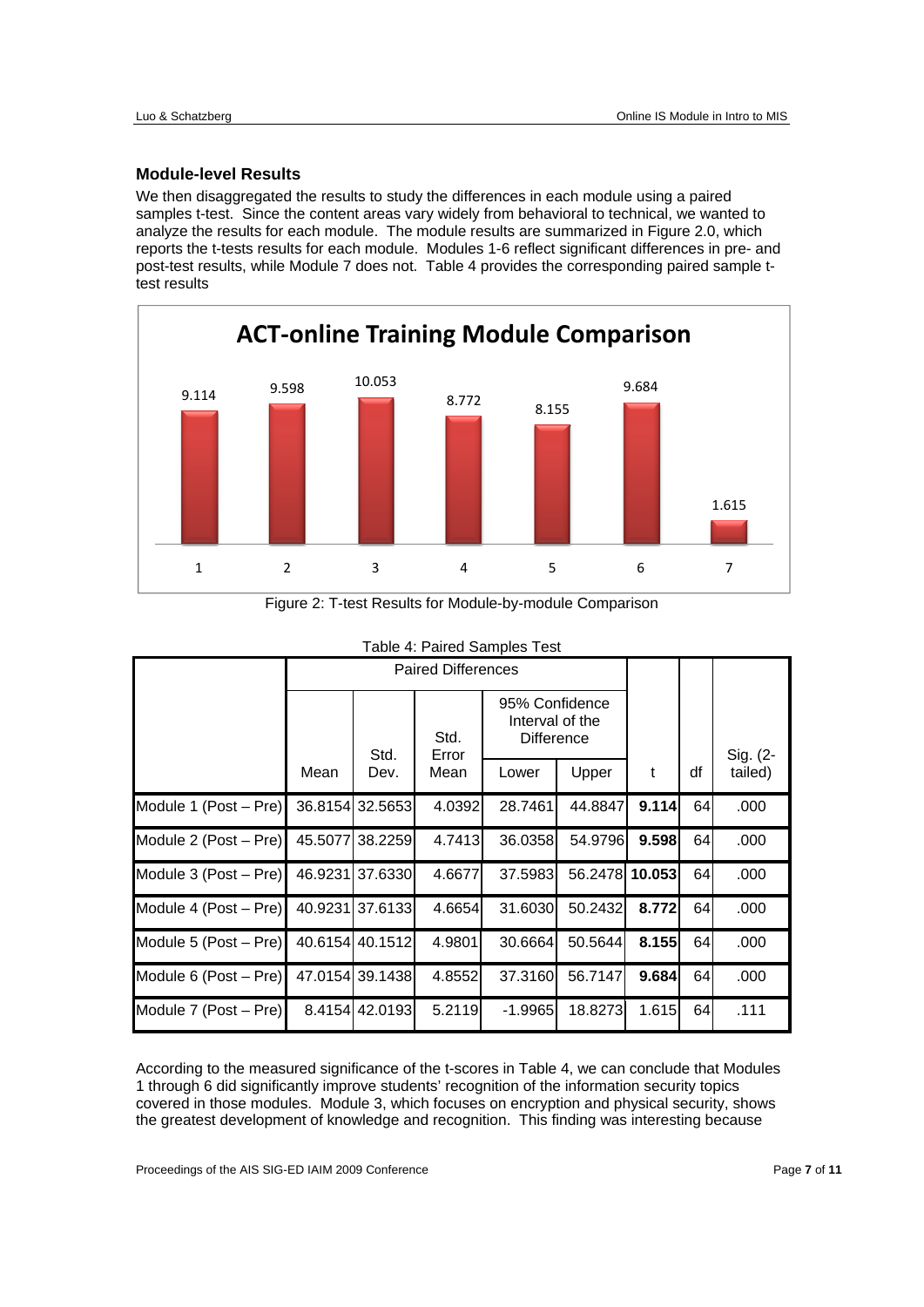students were also preparing their analyses of the TJX case study, which highlights encryption and physical security issues.

While the first six training modules all provided significant learning improvement, performance improvement in Module 7 was not significant, based on the t- and p-values in the table. This module focuses on safe browsing practices and also penalties for misuse of the Internet. The results indicate that the training for this module failed to enable students to materially enhance their understanding of these topics.

We provide two possible explanations for post-test scores that are not materially different from pre-test scores. First, students' incoming knowledge may be so complete that there is little room for improvement through training [Liao and Luo, 2007]. Second, students may not fully grasp the concepts and the training materials and so they gain little from the training

To further explore the results from Module 7 noted above, we then calculated the mean pre-test and post-test scores for each module. While we knew from the results in Table 4, that all other modules showed significant improvement in the post-test, we wanted to explore the students' incoming knowledge as a possible explanation for the results in Module 7. In Figure 3, we show the mean scores.



Figure 3: Mean Comparison for Each Module's Pre-Test and Post-Test Scores

These results show that, for Modules 1-6, the students' pre-test scores averaged 29-39%, while students averaged 46% in Module 7. The students achieved the greatest gains in Module 3 and, as noted, they augmented their knowledge least in Module 7.

We note that for Modules 1-6, students doubled their knowledge between pre- and post-test, a far more pronounced result than for Module 7. By the end of the training, participants significantly improved their knowledge of a broad array of important information security issues. These include malware, anti-virus protection (i.e., firewall), safe operating systems, minimizing risks, encryption, passwords and networking communications, and human-factor-driven attacks and breaches. They also gained deeper understanding about personal privacy and social engineering attacks that are generally rooted in misperceptions and weak comprehension of human factors in information systems security.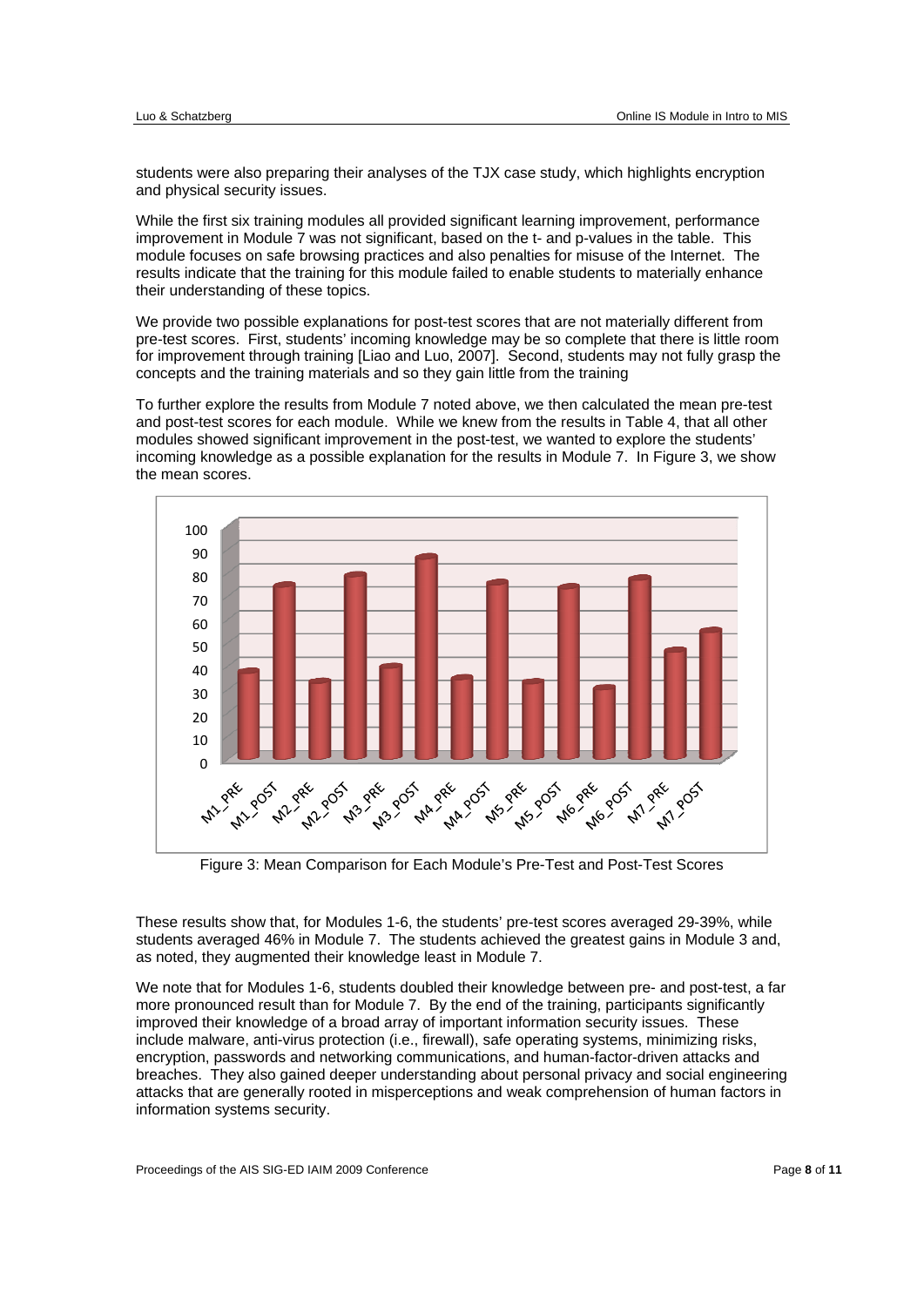These data invite additional possible explanations for the students' performance on Module 7. Perhaps they focused on their weakest areas (Modules 1-6), or as the deadline drew near, they had little energy to devote to Module 7. Anecdotally, we observed that students did work through the modules in sequence (1, 2, 3, etc.).

We conjecture that our finding for Module 7 stems from a general lack of attention to the risks inherent in Internet browsing, the main topic of that module. Perhaps the university and the students' places of employment lack well defined, widely acknowledged, and fully implemented information security policies and practices. Further, the students who were accustomed to using their browser's default settings also demonstrated a preference for their own convenience over security concerns. Nonetheless, this gap calls for further empirical studies investigating the psychological and mental drivers that enable individual students to consider security issues while they are browsing.

#### **Additional Observations**

Figure 3 shows that students advanced their knowledge most in Module 3, which focuses on human-factor breaches, such as social engineering attacks (i.e., an intruder masqueraded as a legitimate IT staff asking a novice user for his system access information). This suggests that the topic should continue to be emphasized in information security education or awareness programs since the coverage yields strong results.

The comparatively low increase in Module 7 is difficult to interpret completely from this small study. However, it implies that students still encountered difficulties understanding safe browsing and the penalties for misuse in organizations. Further study of the training and the testing materials, and sequencing, might yield additional insights. Nonetheless, the topic is key for all networked computer users. Organizational policies dealing with punishment for misuse and unsafe browsing need to be further elucidated and elaborated in information security education and in daily workplace practices.

# **V. CONCLUSIONS, LIMITATIONS & FUTURE WORK**

Information systems security is an increasingly relevant aspect of general management education. In an effort to meet the increasing demand for qualified students who have a satisfactory command of information security in today's market, the faculty in UNM's Anderson School of Management Center for Information Assurance Research and Education (CIARE) began to disseminate information security knowledge as part of the required undergraduate MIS course.

This study examines the learning impact of teaching and illustrating information systems security concepts within the context of this general MIS course. The authors used an ACT-Online cybersecurity certificate mini-course as information security materials to gauge individual students' pretest and post-test training scores. By reviewing the results, we identified the topics participants knew the most and least about, so that we could focus future attention on the least understood concepts and principles thereby enabling incoming students to master the needed knowledge.

Results of the study strongly suggest that differences in understanding about the first six modules of the ACT-Online training persist between the pre-test and post-test sessions. It is worth mentioning that participants show an abundant increase in understanding human-factor-driven attacks, which are sometimes overlooked by general computer users who tend to focus on technological countermeasure, The statistical insignificance of Module 7, which relates to organizational policies coping with misuse and browsing safety, indicates that students need additional guidance in the arena of how to design, establish, and comply with various organizational polices to regulate users' behavior toward a hardened and secure computing environment.

Although the findings of the study provide useful suggestions for design and delivery of information security content within a general MIS course, inevitably the study has limitations.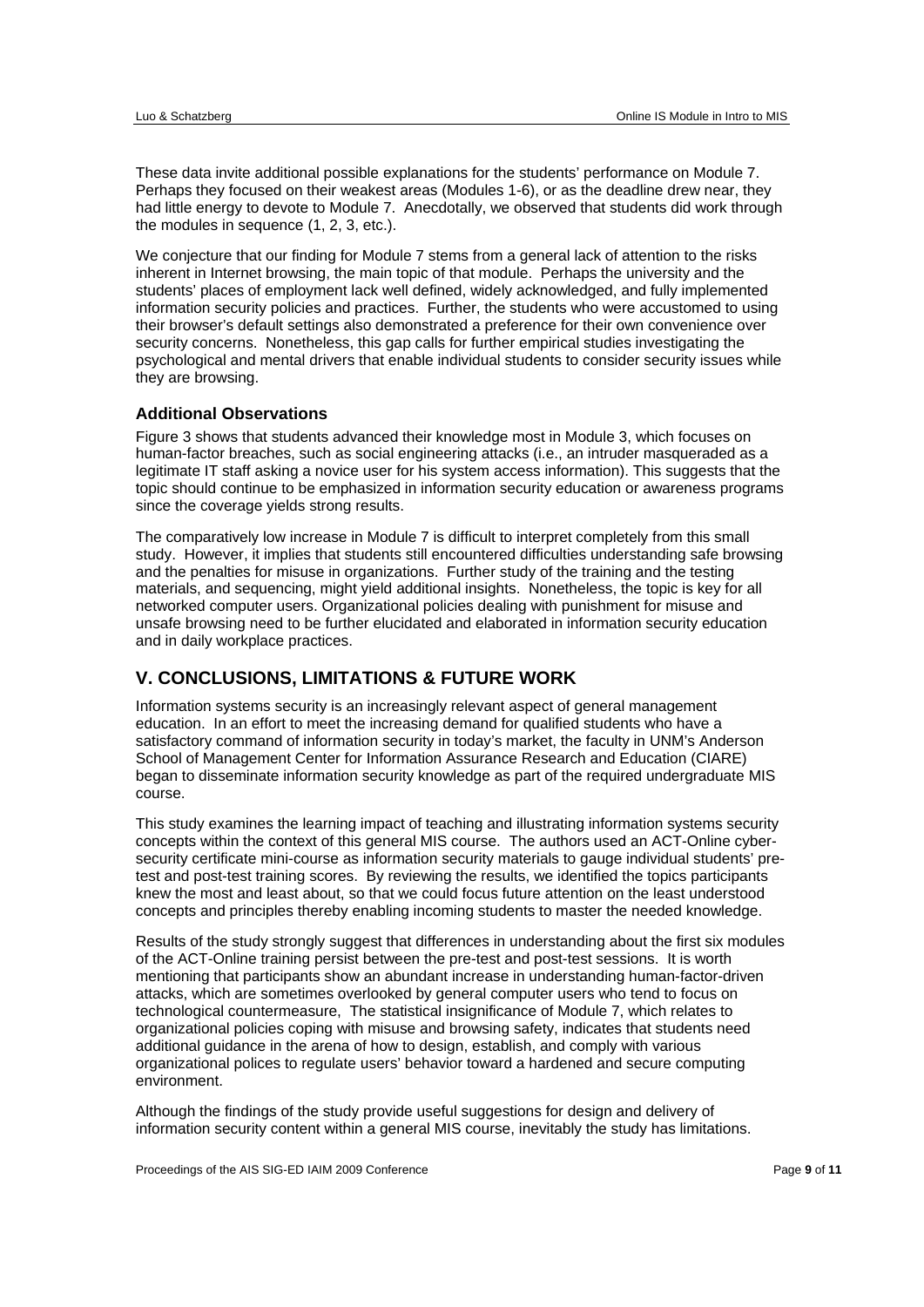First, because of the impossibilities of selecting a random sample of students throughout the student population of UNM, the study used a convenience sample from the Anderson School of Management. With this limited external validity, this research only focuses on investigating the learning impact of business majors. Therefore, it is possible that the findings are not generalizable to courses in other academic areas. The authors therefore suppose that the findings of this research might vary across different disciplines (i.e., computer sciences/engineering, education, foreign languages) and that the certificate training's modules may need to be tested among these groups.

Second, because of the small sample size, the authors cannot definitely presume that these results accurately reflect all participants' learning outcomes. As such, future research is desired to analyze subjects' responses from additional populations. Finally, future studies are suggested to employ measures of learning, such as measuring behaviors and knowledge over time and in varying contexts.

Finally, because of data limitations, we were unable to make comparisons of subgroup performance, and to analyze any revealed differences that might exist for MIS majors vs. nonmajors, students who had (not) completed IA courses, gender and work experiences. To be actionable, future studies will need to account for such demographic characteristics.

# **ACKNOWLEDGEMENTS**

The authors would like to thank the IAIM 2009 anonymous reviewers for their helpful comments on this work and our future work in this area.

# **REFERENCES**

- ACT-Online [2009], Cyber Security Training site: Course Catalog Information Security for Everyone, https://www.act-online.net
- Armstrong, H. and N. Jayaratna [2002], "Internet Security Management: A Joint Postgraduate Curriculum Design," *Journal of Information Systems Education*, Vol. 13(3), pp. 249 – 258. http://www.jise.appstate.edu/Issues/13/249.pdf
- Cao, Q. J. David, X. Bai and O. Katter [2002], "Using ASP-Based Message Encryption Project to Teach Information Security Concepts," *Journal of Information Systems Education*, Vol. 13(3), pp. 183 – 186. http://www.jise.appstate.edu/Issues/13/183.pdf
- CAE [2007], Centers of Academic Excellence, http://www.nsa.gov/ia/
- Cockcroft, S. [2002], "Securing the Commercial Internet: Lessons Learned in Developing a Postgraduate Course in Information Systems Security," *Journal of Information Systems Education*, Vol. 13(3), pp. 205 – 210. http://www.jise.appstate.edu/Issues/13/205.pdf
- Grimaila, M and K. Kim [2002], "An Undergraduate Business Information Security Course and Laboratory," *Journal of Information Systems Education*, Vol. 13(3), pp. 189 – 196. http://www.jise.appstate.edu/Issues/13/189.pdf
- Haggerty, N and Ramasastry Chandrasekhar [2008] "Security Breach at TJX," Ivey case 9B08E003. http://cases.ivey.uwo.ca
- Hazari, S. [2002], "Reengineering an Information Security Course for Business Management Focus," *Journal of Information Systems Education*, Vol. 13(3), pp. 197 – 204. http://www.jise.appstate.edu/Issues/13/197.pdf
- Hsu, C. and J. Blackhouse [2002], "Information Systems Security Education: Redressing the Balance of Theory and Practice," *Journal of Information Systems Education*, Vol. 13(3), pp. 211 – 218. http://www.jise.appstate.edu/Issues/13/211.pdf
- IA [2009] Information Assurance Program at University of New Mexico Anderson School of Management (http://ia.unm.edu)

Proceedings of the AIS SIG-FD IAIM 2009 Conference **Page 10** of **11** Proceedings of the AIS SIG-FD IAIM 2009 Conference